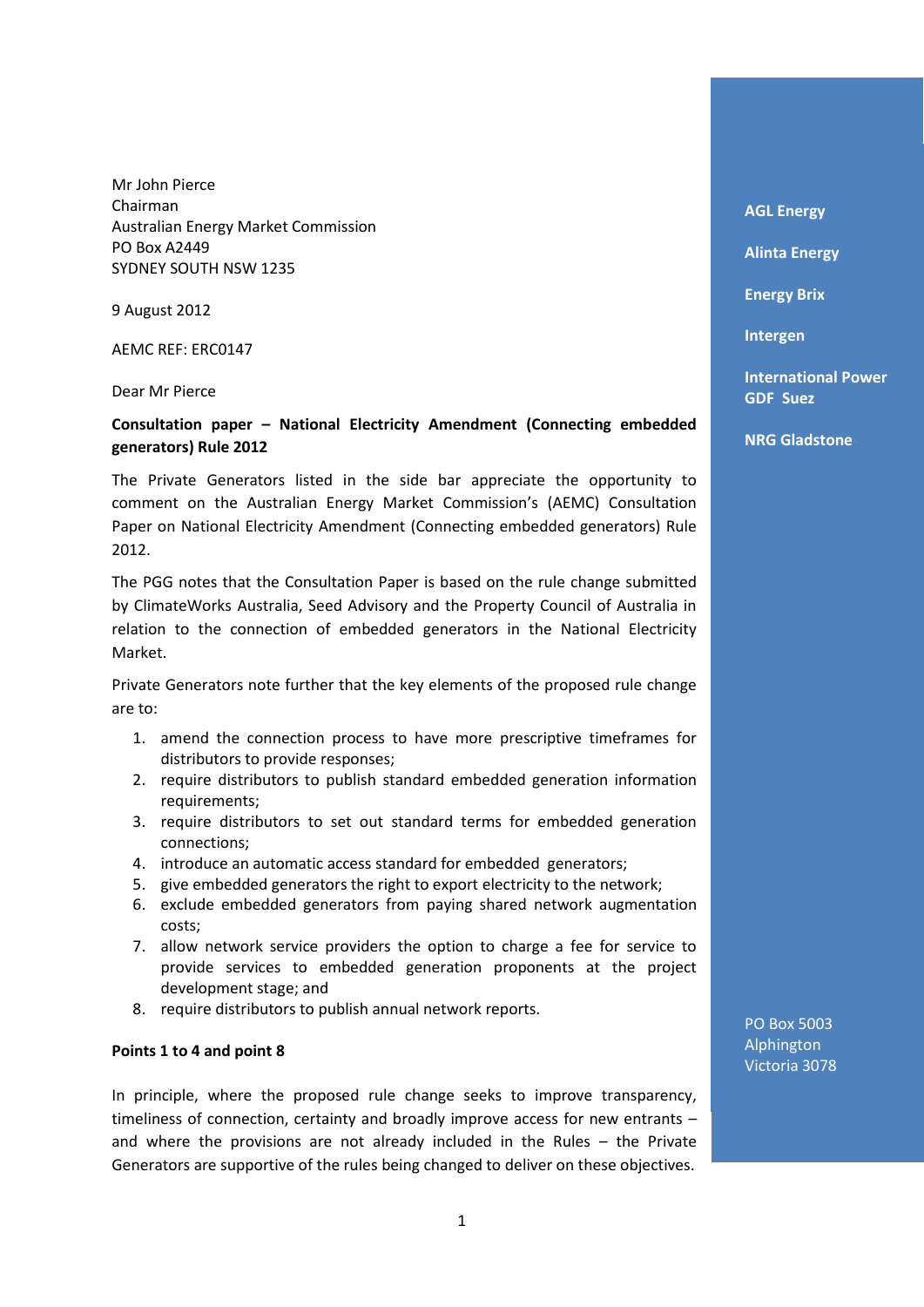We consider that the benefit of delivering on these objectives include: reducing and removing regulatory red tape, increasing diversity in electricity supply, removing barriers to entry and improving transparency in connection arrangements.

## **Point 5**

Private Generators question whether embedded generators should be provided an automatic right to export electricity to the grid.

Although Private Generators are comfortable with embedded generators exporting electricity to the grid, from a system security and reliability perspective, it is important that any new generation capacity connected to the grid be compliant with relevant specifications.

Providing for automatic export raises the possibility of system security and reliability being adversely impacted.

## **Point 6**

The Private Generators do not support the proponents' proposal that embedded generators should be excluded from paying shared network augmentation costs.

The Consultation Paper states that the AEMC is to assess the rule change against a number of considerations, including whether the proposed changes will lead to:

- lower costs for embedded generators and distributors; and
- more efficient investment outcomes, including providing clearer, more costreflective price signals<sup>1</sup>.

Private Generators consider that this element of the rule change – that embedded generators be excluded from paying shared network augmentation costs – would run counter to these two considerations.

Specifically, whilst lowering costs for embedded generators, excluding embedded generators from paying shared augmentation network costs would increase costs to the relevant distributor which would ultimately be recovered from all of the customers within the distributor's network. This would create a cross-subsidy – as the cost of the connection of the embedded generator would be smeared across all consumers and not borne by the project proponent.

Furthermore, excluding embedded generators from paying shared augmentation network costs would dilute cost-reflective price signals as the connecting party would not have to consider the cost of connecting to the network at their intended point of connection. This may result in connection costs being higher than would otherwise be the case.

# **Point 7**

1

At present the Rules do not prevent network service providers from charging a fee for service. The Private Generators see no need to make this explicit in the Rules.

<sup>&</sup>lt;sup>1</sup>Pg. 7 Australian Energy Market Commission's (AEMC) Consultation Paper on National Electricity Amendment (Connecting embedded generators) Rule 2012. Available at http://www.aemc.gov.au/Media/docs/ERC0147---Consultation-Paper-for-publication---newb4424339-5a14-4a2a-a8b7-523d8e45d1d8-1.PDF